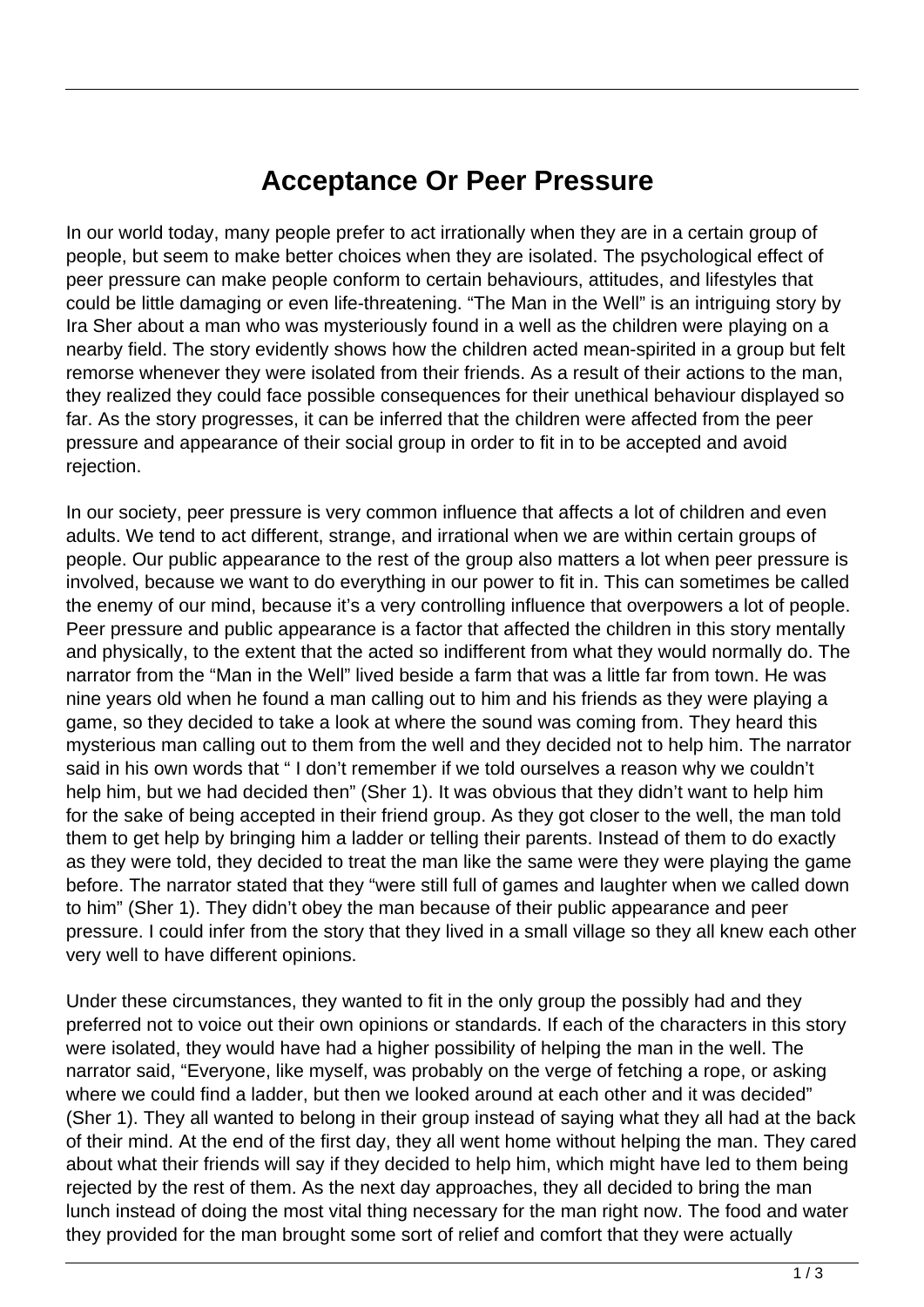helping him even though they didn't put him out of his misery. They felt as though they were finally doing some good deed for the man just to console themselves from the strange and irrational behaviour they have displayed thus far. For a brief moment, they felt quite accomplished with their "compassionate" actions towards the man as a sign of accountable decent act.

They children in this story were caught up in so much pressure that they knew if they couldn't rescue him, they should at least be caring and sympathetic for him to survive. As they came to the well, Aaron(the oldest) implemented a new lie to keep the man in the well for as long as they cared for. He mentioned that his father was coming with the police to rescue him and the rest of the group just agreed with the lie to avoid rejection or isolation. They all treated this man as a game they would play on their normal days because they couldn't see him and vice versa. This led to them asking "stupid questions, and he wouldn't answer anyone" (Sher 1). Their actions to the man in the well were irrational and so was their questions to him. In the story, all of the children involved in this behaviour hid their faces from the man so he couldn't see them clearly. They didn't know who the man was, but showing their faces will mean that they were in a vulnerable position to get any disciplinary action for their behaviour. As the story continues, Wendy mistakenly tells the man in the well Aaron's name. They knew that this will lead to him having to take personal accountability for the actions he showed to the man.

As Aaron realizes that the man in the well knew his name, he decided to tell the man the rest of their names. The narrator mentions that Aaron "began giving all of our names, one at a time….watching such a deformity take place before our eyes" (Sher 2). This action in the story was a huge turning point for their behaviour because each of them had to face personal accountability now. They realized that the game they have been playing is finally over because the man in the well actually won over them. Since they began talking to him, they asked him several question but he wouldn't answer them till the very end. The narrator remarked how "He called a few of us, and I watched the shudder move from face to face" (Sher 2). Especially now that the man in the well knew their names, they realized that the peer pressure and appearance they were involved in put them into a huge distress. The children had a part to play in the man's miserable situation, so they realized that they had put pressure on themselves to act strange, irrational and different from how they would normally be isolated. This outcome deeply affected the behaviour of the children from being pressured to do the wrong thing, to personal accountability for their inhumane actions. From the beginning of the story, the children denied the man in the well of the help he should have received; but as the man knew their names, they discovered that their strange and irrational actions were finally exposed to a random stranger. This put them in a vulnerable position to get the punishment that they deserved.

At the end of the story, we discover that peer pressure and public appearance can put us in positions to do things the we wouldn't naturally do when isolated. The children taught that they were doing something good by bringing him food, despite the fact that he was still in the well. They decided to keep this as their little secret until the man knew their names. As a result of the man knowing their names, it showed the children that the man has some sort of superiority and information than the children themselves. At first, they treated the man like they would with the games they play on the field until he knew their names. As the man calls each of their names out loud, they realize that he beat them in their own ridiculous game. The children felt powerless and angry that they lost this game they introduced in the first place. This led to the children feeling responsibility for their actions by running away from the well and never to come back to it. Running away from the well implied that they ran away from their personal accountability